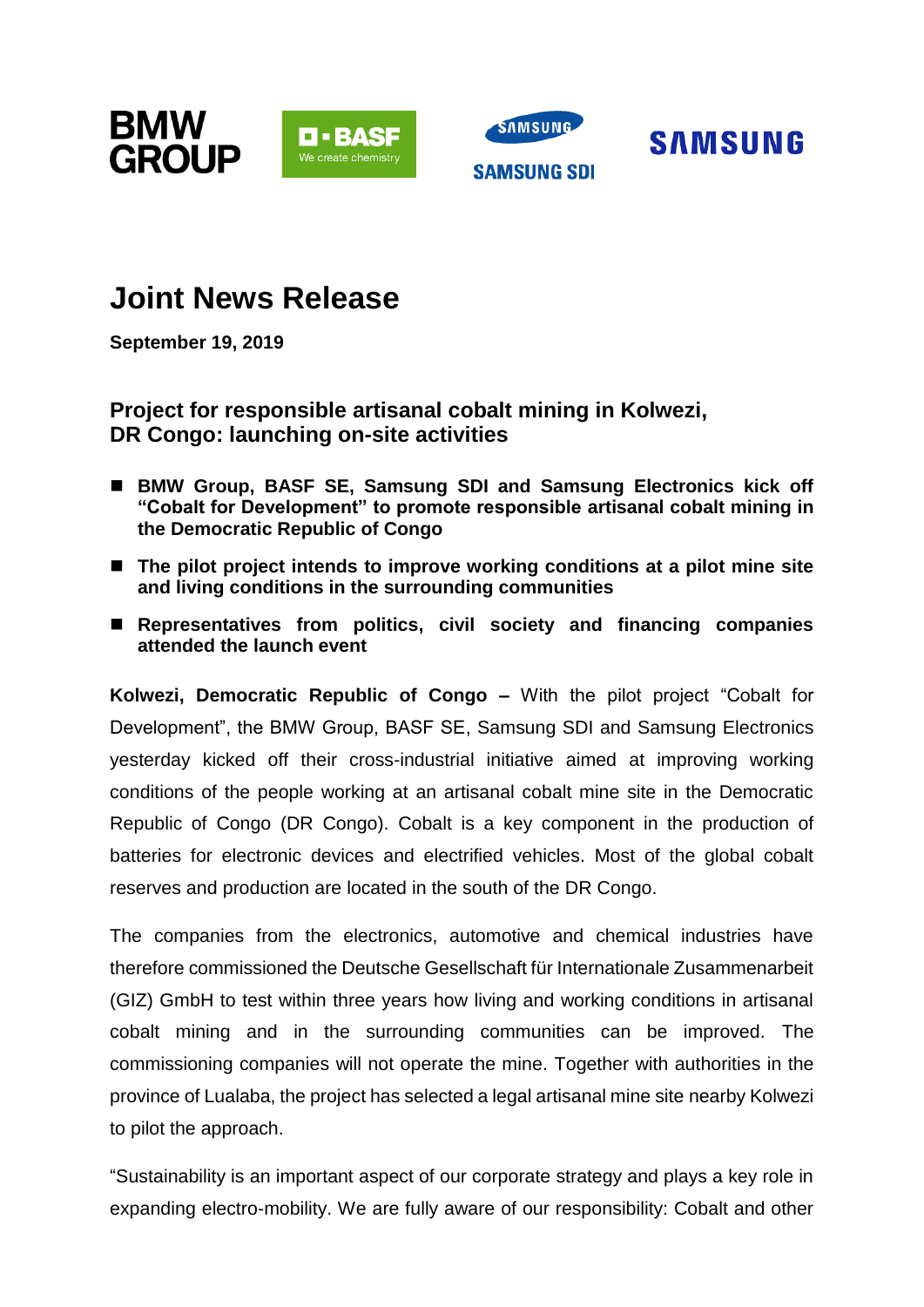commodities must be extracted and processed under ethically responsible conditions," emphasizes Dr. Andreas Wendt, Member of the Board of Management of BMW AG, Purchasing and Supplier Network. The company's commitment to projects such as "Cobalt for Development" is fundamental to ensuring that suppliers also consistently comply with the BMW Group's high social and environmental standards. "If the project is a success, these approaches can be transferred to other small, non-industrial mines over the long term," said Dr. Wendt.

Dr. Hans-Ulrich Engel, Chief Financial Officer and Vice Chairman of the Board of Executive Directors of BASF SE said: "BASF is committed to a responsible and sustainable global supply chain for cobalt. Although BASF does not procure cobalt from artisanal mines, we actively support "Cobalt for Development" as it aims to look for new ways to improve the sustainability of the supply chain. This project also contributes to the goals of the Global Battery Alliance of which BASF is a founding member. Cooperation with partners along the value chain drives change and increases the impact at all stages in the production."

During the upcoming months, the pilot project will focus on analyzing occupational and environmental risks to develop and implement responsible mining practices. Local partners such as the artisanal mining cooperative will participate from the beginning in developing and implementing these measures to strengthen local ownership and sustainability of the approach. In the nearby community, the focus will be to improve access to education, as well as financial literacy and alternative incomes for its residents.

At the official launch of "Cobalt for Development," representatives of the financing companies met with the Governor of Lualaba Richard Muyej Mangeze Mans and Secretary General of the National Ministry of Mines Joseph Ikoli Yombo Y'Apeke. The event in Kolwezi was also attended by representatives of the civil society and private sector.

The progress of "Cobalt for Development" is regularly evaluated internally and by a committee of local representatives to continuously improve the project approach. These lessons learnt could then form the basis if project measures are extended to other mine sites.

The Deutsche Gesellschaft für Internationale Zusammenarbeit (GIZ) GmbH is a